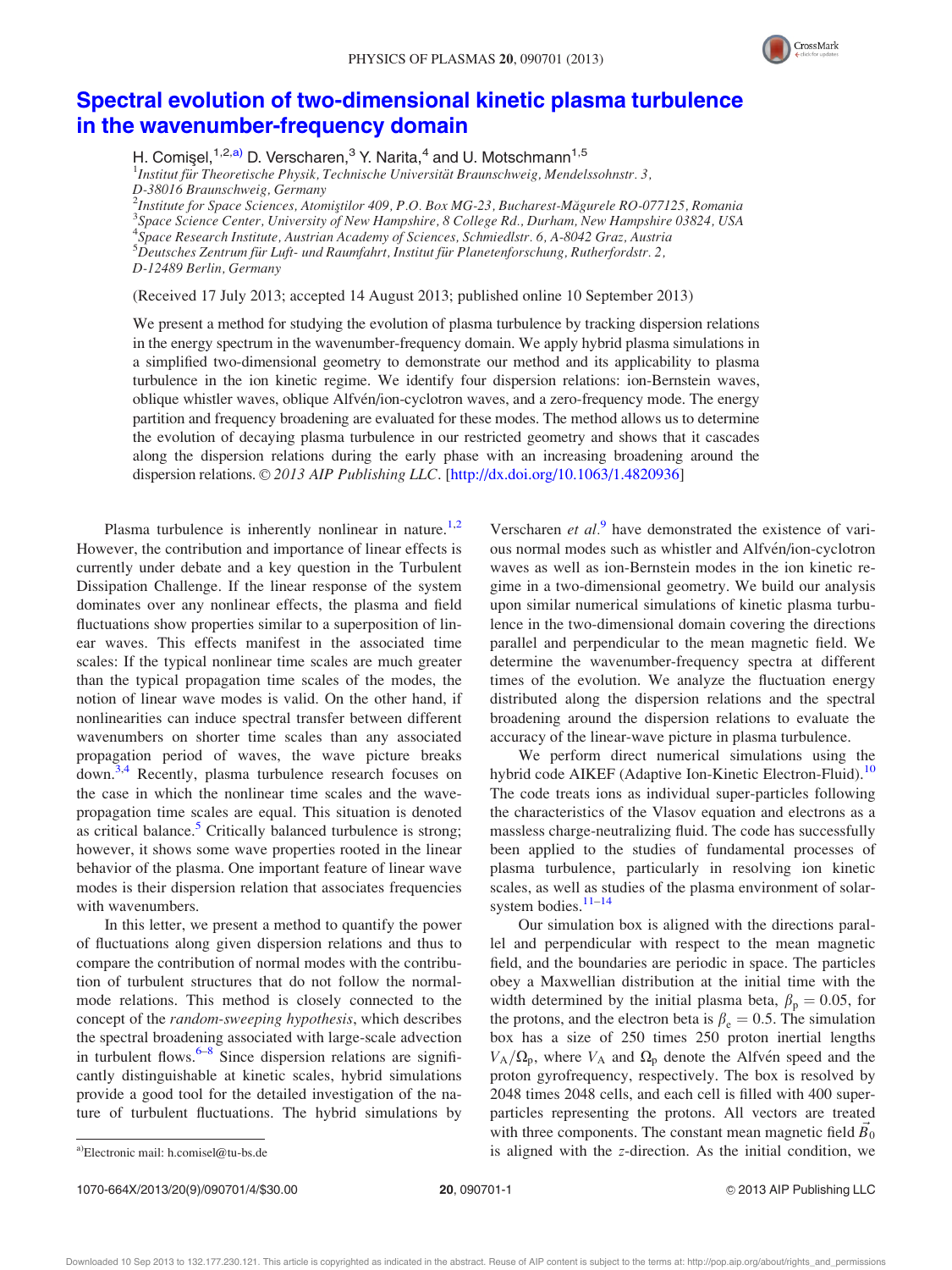

FIG. 1. Magnetic energy spectrum in the wavevector domain spanned by parallel and perpendicular components of wavevector with respect to the mean magnetic field direction at  $t = 300 \Omega_{\rm p}^{-1}$ .

impose large-scale magnetic field fluctuations in form of a superposition of 1000 Alfvén waves with an isotropic wavevector distribution between  $k_{\text{min}} = 0.05 \Omega_{\text{p}}/V_{\text{A}}$  and  $k_{\text{max}} = 0.2 \,\Omega_{\text{p}}/V_{\text{A}}$ . The waves have random phases and their amplitudes follow the Kolmogorov scaling (spectral energy density proportional to  $|k|^{-5/3}$  in such a way that the total power of the composed wave field equals the power of a monochromatic wave with  $\delta B = 0.01B_0$ . The plasma velocity is correlated to the initial wave magnetic field according to the Alfvén-wave polarization relation. The time step in our simulation is  $0.5 \Omega_{\rm p}^{-1}$ . During the simulation, no additional energy is introduced to the system. This simulation setup is an extension of that by Verscharen et  $al$ .<sup>[9](#page-3-0)</sup> We simulate the system over a longer time so that the evolution beyond the first spectral energy transfer can be studied.

Fig. 1 shows the energy spectrum during the growth phase of the evolution in the wavevector domain at  $t = 300 \Omega_{\rm p}^{-1}$ . The fluctuation energy is transported to higher wavenumbers preferentially in the direction perpendicular to the mean magnetic field, and thus, the spectrum is markedly anisotropic. Most of the fluctuation energy is limited to highly oblique angles of propagation (greater than  $80^{\circ}$ ) and to small parallel wavenumbers,  $k_{\parallel}V_A/\Omega_p \leq 1$ .

In Fig. 2, we show cuts of the magnetic energy spectrum for  $k_{\parallel} = 0$  at four time steps (300, 500, 700, and 900 gyroperiods) in the  $\omega$ - $k_{\perp}$  plane. Fluctuation energy is obviously not transported to arbitrary wavenumbers or frequencies, but the spectrum exhibits a clear organization in wavenumbers and frequencies. This organized pattern represents in part the dispersion relations of different linear modes accompanied by nonlinear side-band components. Already at  $t = 300 \Omega_{\rm p}^{-1}$ , the fluctuation energy has been very efficiently transported to higher wavenumbers at frequencies close to zero. With increasing time, the fluctuation energy fills the various branches seen in Fig. 2.

We focus on four distinct branches in the dispersion relation in the kinetic regime at  $k_{\perp}V_{A}/\Omega_{p} \geq 1$ . For the purpose of our quantitative analysis, we identify the following modes and use the given approximations for their particular dispersion relations: (1) a zero-frequency mode (Z) with  $\omega = 0$ ; (2) the first-order ion-Bernstein mode (B) approximated by  $\omega = \Omega_p$ ; (3) the oblique whistler mode (W) approximated by a second-order polynomial<sup>[15](#page-3-0)</sup>

$$
\frac{\omega}{\Omega_{\rm p}} = a_0 + a_1 \frac{k_{\perp} V_{\rm A}}{\Omega_{\rm p}} + a_2 \left(\frac{k_{\perp} V_{\rm A}}{\Omega_{\rm p}}\right)^2, \tag{1}
$$

with the coefficients  $a_0 = -0.148$ ,  $a_1 = 1.20$ , and  $a_2 = 0.0215$ ; and (4) an oblique Alfvén/ion-cyclotron mode (A) approximated by a hyperbolic tangent curve

$$
\frac{\omega}{\Omega_{\rm p}} = b_0 + b_1 \tanh\left(\frac{k_{\perp}}{k_0}\right),\tag{2}
$$

with  $b_0 = -0.0053$ ,  $b_1 = 0.6$ , and  $k_0 = 1.1$ . We find that the identified Alfvén/ion-cyclotron wave is well reproduced by linear Vlasov theory for propagation angles about  $75^{\circ}$ . This branch may be visible in our perpendicular analysis due to finite grid sampling as well as a misalignment of the



FIG. 2. Magnetic energy spectrum in the perpendicular wavenumberfrequency domain at time  $t = 300 \,\Omega_{\rm p}^{-1}$ ,  $t = 500 \,\Omega_{\rm p}^{-1}$ ,  $t = 700 \,\Omega_{\rm p}^{-1}$ , and  $t = 900 \Omega_{\text{p}}^{-1}$ . Spectral density is normalized using the mean magnetic field  $B_0$ , the Alfvén speed  $V_A$ , and the proton gyrofrequency  $\Omega_p$ .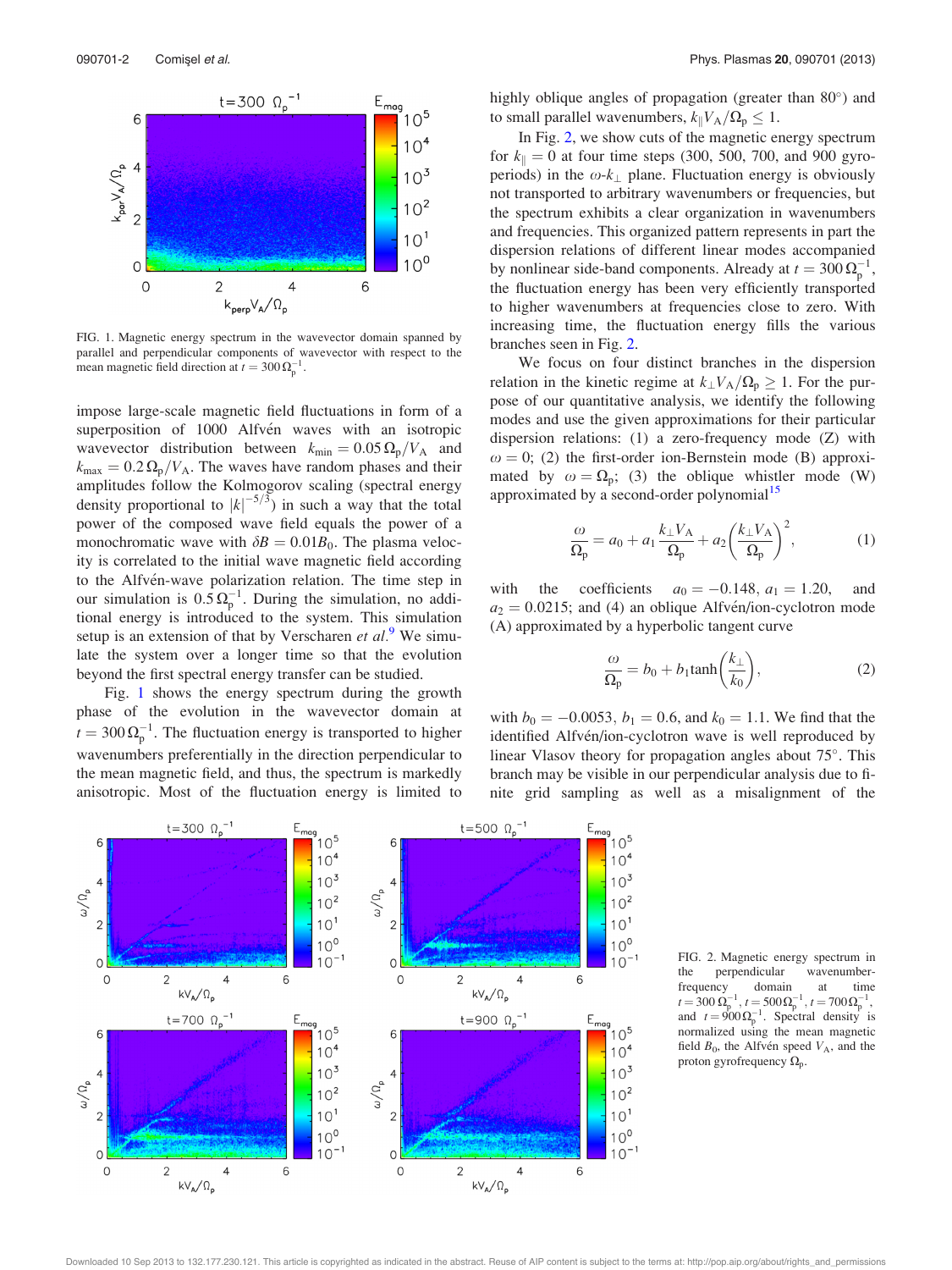magnetic-field direction at the grid points due to the largescale wave field.

From the theory of random sweeping, $\frac{8}{3}$  $\frac{8}{3}$  $\frac{8}{3}$  we assume a Gaussian power distribution in the frequency-wavevector domain according to

$$
E(\vec{k},\omega) = \frac{E(\vec{k})}{\sqrt{2\pi}\sigma} \exp\left(-\frac{(\omega - \omega_{dp}(\vec{k}))^2}{2\sigma^2}\right),\tag{3}
$$

where  $\omega_{dp}(\vec{k})$  denotes the value of the frequency according to the particular dispersion relation at the given wavevector  $\vec{k}$ , and  $\sigma$  characterizes the width of the distribution as a result of frequency broadening. In order to analyze the evolution of the turbulence, we measure the relative energy distributed along the respective dispersion relation and the frequency broadening around the dispersion relations by fitting Eq. (3) to the energy distribution in the  $\omega$ - k plane.

Analysis 1. We obtain the energy partition by integrating the energy spectrum in the wavenumber-frequency domain along the dispersion relation of each mode, restricting ourselves only to the kinetic wavenumber range  $1 \leq k_{\perp}V_A/\Omega_p \leq 6$ . We normalize the fluctuation energy to the total fluctuation energy in the kinetic domain. Fig. 3 shows the temporal evolution of energy partition among the four branches. The zero-frequency mode grows rapidly at times between 100 and 200 gyroperiods. It gradually reaches its relative maximum at  $t \approx 700 \,\Omega_{\rm p}^{-1}$ . Afterwards, the energy partition of this mode slightly decreases while the mode itself remains the dominant component with 25%–30% energy contribution until the end of the simulation. The energy partition of the ion-Bernstein mode grows more slowly than that of the zero-frequency mode and reaches its maximum with about 7% at  $t \approx 600 \Omega_{\rm p}^{-1}$ . Afterwards, the contribution of this mode decreases down to 0.5%. The oblique Alfvén/ion-cyclotron mode grows also rather rapidly within the first 200 gyroperiods and reaches an energy contribution of about 0.1%, thereby becoming the mode with the second highest relative energy. In the intermediate stage after  $t = 400 \Omega_{p}^{-1}$ , the ion-Bernstein mode increases in its energy partition, and the oblique Alfvén/ion-cyclotron mode is third in energy. This mode exhibits its maximum at  $t \approx 700 \Omega_{\rm p}^{-1}$  and loses relative energy only moderately during the later evolution. The whistler mode grows most slowly at the beginning but with almost constant growth rate until reaching a maximum of about 0.2% at  $t = 800 \Omega_{\rm p}^{-1}$ , when the ion-Bernstein and the oblique Alfvén/ion-cyclotron mode already start to decrease in energy. After its maximum, the whistler mode slowly decreases in relative fluctuation energy.

Analysis 2. In the second analysis, we determine the frequency broadening around the dispersion relation. For that purpose, we apply a fit according to Eq. (3) to the energy spectrum and determine  $\sigma$  at time steps separated by 50 gyroperiods. The values of  $\sigma$  are then averaged over wavenumbers and normalized to the proton gyrofrequency. We show the result in Fig. 4. The broadening remains below  $0.3 \Omega_{\text{p}}$  for all the four modes. While the zero-frequency mode exhibits a broadening profile with rapid broadening first ( $t \leq 300 \Omega_{\rm p}^{-1}$ ) and gradual enhancement of broadening at later times, the other modes exhibit a different type of broadening profile with decrease first and increase later. The whistler mode slowly broadens until  $t = 400 \Omega_p^{-1}$ . Its broadening increases to  $0.27 \Omega_p$  towards the end of the simulation. The ion-Bernstein mode and the oblique Alfvén/ion-cyclotron mode show a decrease in broadening until  $t = 300 \Omega_{\rm p}^{-1}$  and  $t = 600 \Omega_{\rm p}^{-1}$ , respectively. At the end of the simulation, the whistler and Alfven/ion-cyclotron modes have nearly the same broadening,  $0.25 \Omega_p - 0.27 \Omega_p$ . The zero-frequency and ion-Bernstein modes have also nearly the same broadening,  $0.16 \Omega_{p}$ .

Our analyses show that the wave-evolution hypothesis is a valid assumption in two-dimensional low-beta plasma turbulence in the sense that dispersion relations can be identified in the energy spectrum. Dispersion relations are accompanied by frequency broadening indicating side-band waves, and the effect of broadening is significant for the treated modes. We interpret side-band-wave components as a sign of nonlinearities. Particularly, the zero-frequency mode has a unique evolution profile among the four modes. Its contribution in terms of energy partition is most significant with about 20% of the total energy at kinetic scales. It gains its energy quickly, saturates in form of a plateau of energy partition for a long time, and hardly loses fluctuation energy afterwards. Its broadening profile shows a convex shape. The other modes (ion-Bernstein, whistler, and oblique Alfven/ion-cyclotron modes) exhibit concave broadening profiles (broadening becomes larger after initial decrease), even though these modes lose their fluctuation energy during the later stage of the evolution. We interpret this behavior as an indication that these modes lose energy not only by wave



FIG. 3. Energy partition of different wave modes plotted as a function of time: Z for zero-frequency mode, B for ion-Bernstein mode, W for whistlers, and A for oblique Alfvén/ion-cyclotron mode. Energy partition is normalized to the peak of the total fluctuation energy at  $t = 650 \Omega_{p}^{-1}$ .



FIG. 4. Frequency broadening (normalized to the proton gyrofrequency) around the dispersion relations as a function of time. Symbols Z, B, W, and A are the same as in Fig. 3.